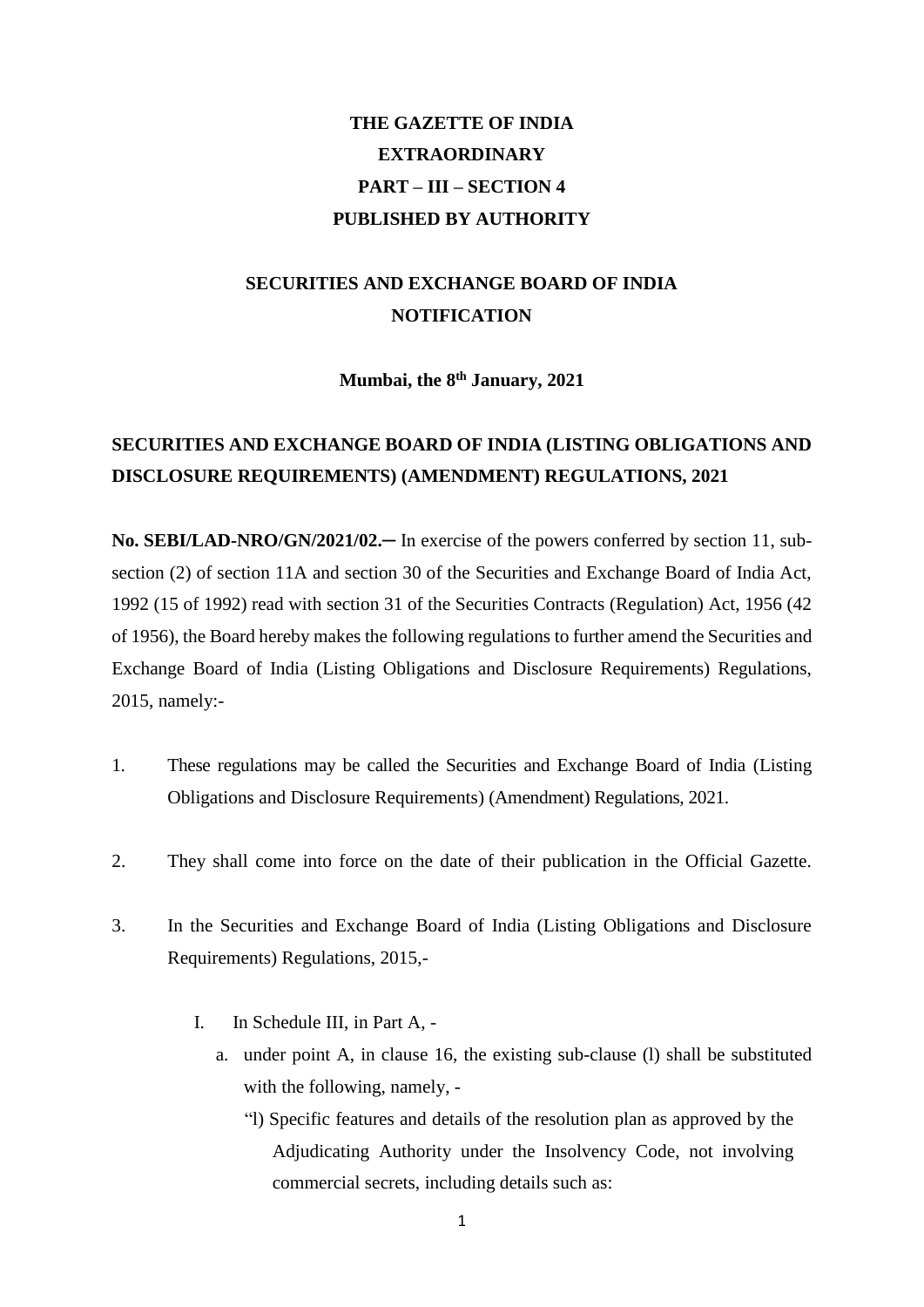- (i) Pre and Post net-worth of the company;
- (ii) Details of assets of the company post CIRP;
- (iii) Details of securities continuing to be imposed on the companies' assets;
- (iv) Other material liabilities imposed on the company;
- (v) Detailed pre and post shareholding pattern assuming 100% conversion of convertible securities;
- (vi) Details of funds infused in the company, creditors paid-off;
- (vii) Additional liability on the incoming investors due to the transaction, source of such funding etc.;
- (viii) Impact on the investor revised P/E, RONW ratios etc.;
- (ix) Names of the new promoters, key managerial persons(s), if any and their past experience in the business or employment. In case where promoters are companies, history of such company and names of natural persons in control;
- (x) Brief description of business strategy."
- b. under point A, in clause 16, after the existing sub-clause (m), the following new sub-clauses shall be inserted, namely, -
	- "n) Proposed steps to be taken by the incoming investor/acquirer for achieving the MPS;
	- o) Quarterly disclosure of the status of achieving the MPS;
	- p) The details as to the delisting plans, if any approved in the resolution plan."

Sd/-

## **AJAY TYAGI CHAIRMAN SECURITIES AND EXCHANGE BOARD OF INDIA**

#### **Footnotes**:

1. The Securities and Exchange Board of India (Listing Obligations and Disclosure Requirements) Regulations, 2015 were published in the Gazette of India on 2nd September 2015 vide No. SEBI/LAD-NRO/GN/2015-16/013.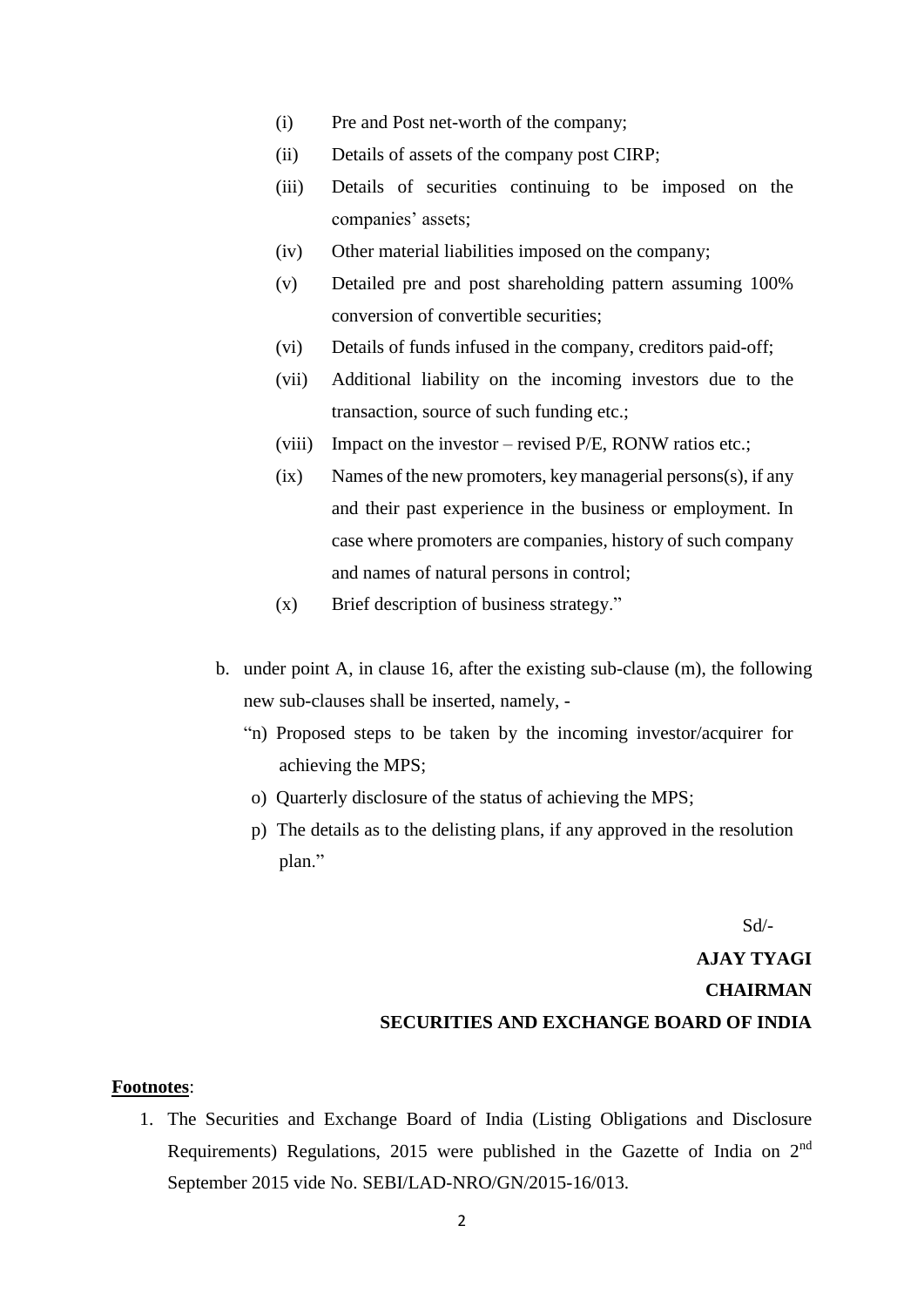- 2. The Securities and Exchange Board of India (Listing Obligations and Disclosure Requirements) Regulations, 2015, were subsequently amended on:
	- a) December 22, 2015 by the Securities and Exchange Board of India (Listing Obligations and Disclosure Requirements) (Amendment) Regulations, 2015 vide notification no. SEBI/LAD-NRO/GN/2015-16/27.
	- b) May 25, 2016 by Securities and Exchange Board of India (Listing Obligations and Disclosure Requirements) (Amendment) Regulations, 2016 vide notification no. SEBI/LAD-NRO/GN/ 2016-17/001.
	- c) July 8, 2016 by Securities and Exchange Board of India (Listing Obligations and Disclosure Requirements) (Second Amendment) Regulations, 2016 vide notification no. SEBI/ LAD-NRO/GN/2016-17/008.
	- d) January 4, 2017 by Securities and Exchange Board of India (Listing Obligations and Disclosure Requirements) (Third Amendment) Regulations, 2016 vide notification no. SEBI/ LAD-NRO/GN/2016-17/025.
	- e) February 15, 2017 by Securities and Exchange Board of India (Listing Obligations and Disclosure Requirements) (Amendment) Regulations, 2017 vide notification no. SEBI/LAD/NRO/GN/2016-17/029.
	- f) March 6, 2017 by the Securities and Exchange Board of India (Payment of Fees and Mode of Payment) (Amendment) Regulations, 2017 vide Notification No. LAD-NRO/GN/2016- 17/037 read with March 29, 2017 by Securities and Exchange Board of India (Payment of Fees and Mode of Payment) (Amendment) Regulations, 2017 vide notification no. SEBI/LAD/NRO/GN/2016-17/38.
	- g) May 9, 2018 by the Securities and Exchange Board of India (Listing Obligations and Disclosure Requirements) (Amendment) Regulations, 2018 vide notification no. SEBI/LAD-NRO/GN/2018/10.
	- h) May 30, 2018 by the Securities and Exchange Board of India (Listing Obligations and Disclosure Requirements) (Second Amendment) Regulations, 2018 vide notification no. SEBI/LAD-NRO/GN/2018/13.
	- i) June 1, 2018 by the Securities and Exchange Board of India (Listing Obligations and Disclosure Requirements) (Third Amendment) Regulations, 2018 vide notification no. SEBI/LAD-NRO/GN/2018/21.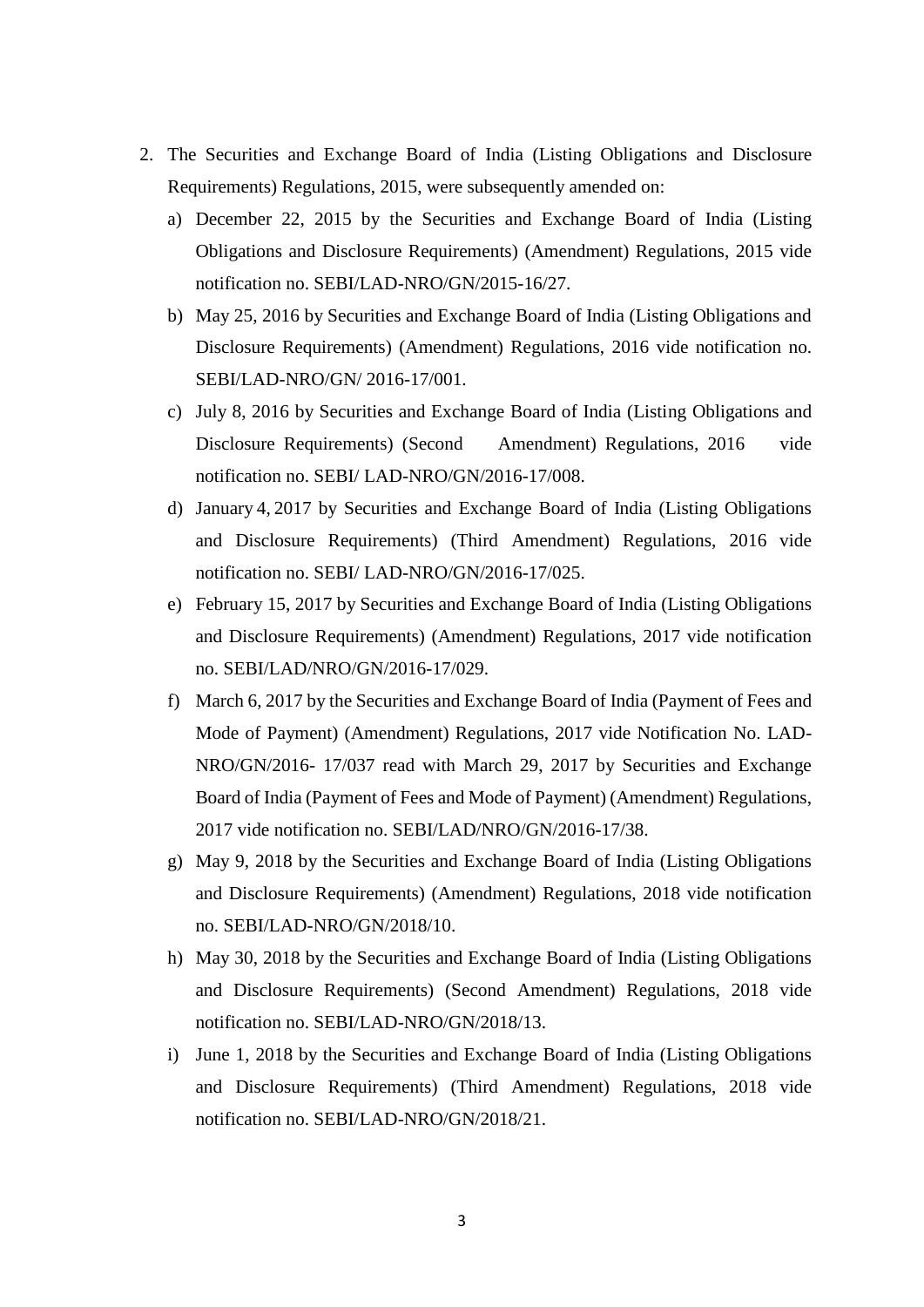- j) June 8, 2018 by the Securities and Exchange Board of India (Listing Obligations and Disclosure Requirements) (Fourth Amendment) Regulations, 2018 vide notification no. SEBI/LAD-NRO/GN/2018/24.
- k) September 6, 2018 by the Securities and Exchange Board of India (Listing Obligations and Disclosure Requirements) (Fifth Amendment) Regulations, 2018 vide notification no. SEBI/LAD-NRO/GN/2018/30.
- l) November 16, 2018 by the Securities and Exchange Board of India (Listing Obligations and Disclosure Requirements) (Sixth Amendment) Regulations, 2018 vide notification no. SEBI/LAD-NRO/GN/2018/47.
- m) March 29, 2019 by the Securities and Exchange Board of India (Listing Obligations and Disclosure Requirements) (Amendment) Regulations, 2019 vide notification no. SEBI/LAD-NRO/GN/2019/07.
- n) May 7, 2019 by the Securities and Exchange Board of India (Listing Obligations and Disclosure Requirements) (Second Amendment) Regulations, 2019, vide notification no. SEBI/ LAD-NRO/GN/2019/12.
- o) June 27, 2019 by the Securities and Exchange Board of India (Listing Obligations and Disclosure Requirements) (Third Amendment) Regulations, 2019, vide notification no. SEBI/ LAD-NRO/GN/2019/22.
- p) July 29, 2019 by the Securities and Exchange Board of India (Listing Obligations and Disclosure Requirements) (Fourth Amendment) Regulations, 2019, vide notification no. SEBI/ LAD-NRO/GN/2019/28.
- q) December 26, 2019 by the Securities and Exchange Board of India (Listing Obligations and Disclosure Requirements) (Fifth Amendment) Regulations, 2019, vide notification no. SEBI/ LAD-NRO/GN/2019/45.
- r) January 10, 2020 by the Securities and Exchange Board of India (Listing Obligations and Disclosure Requirements) (Amendment) Regulations, 2020, vide notification no. SEBI/ LAD-NRO/GN/2020/02.
- s) April 17, 2020 by SEBI (Regulatory Sandbox) (Amendment)Regulations, 2020 vide no. SEBI/LAD-NRO/GN/2020/10.
- t) August 05, 2020 by the Securities and Exchange Board of India (Listing Obligations and Disclosure Requirements) (Second Amendment) Regulations, 2020, vide notification no. SEBI/ LAD-NRO/GN/2020/25.